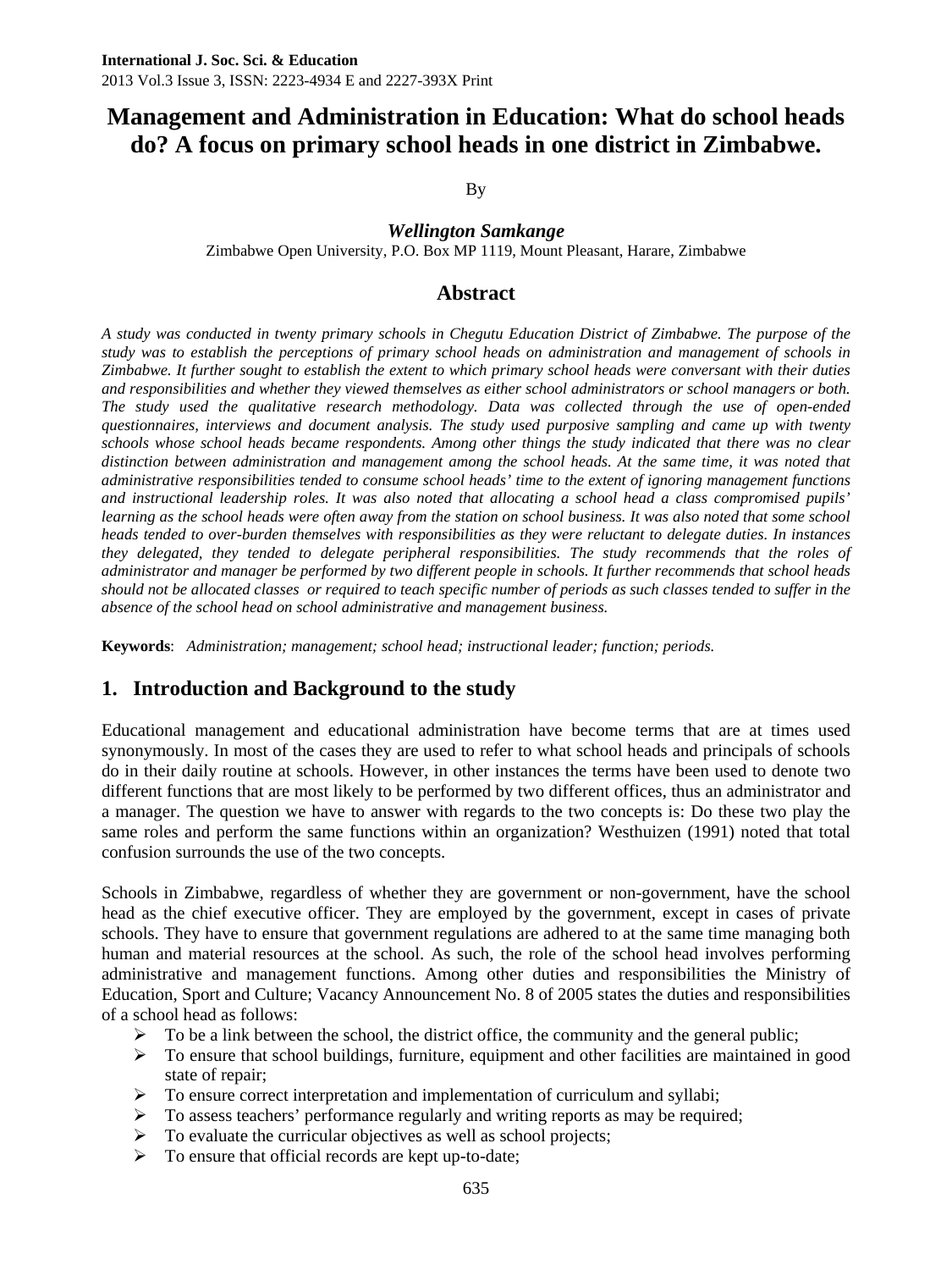- $\triangleright$  To implement performance management in the school;
- $\triangleright$  To ensure adherence to regulations, procedures and rules by all staff members.

The duties and responsibilities noted above appear to be a cocktail of administrative functions and management functions. These were expected to be performed by all school heads, regardless of whether they were at primary school or secondary school. In addition to the administrative and management functions noted above, the school head was supposed to be an instructional leader. In some instances, the school head was assisted by School Development Committees and School Development Associations (Chikoko, 2007). These had been formed with the view of not only assisting the school heads with school governance matters, but as a democratization gesture within the education system, as well.

In addition to performing the functions already alluded to, the responsibilities of the school head correspondingly increased with the decentralization of education functions in Zimbabwe. Faced with such additional tasks, the decentralization of education functions if not well handled would end up with the negative effect of overburdening school heads in addition to their job descriptions. The possibility of them neglecting their administrative functions and management functions remained very high.

In order to build capacity within schools, the government of Zimbabwe embarked on a number of programmes aimed at developing both the administrative skills and management skills of school heads. First were the modules on management and administration for school heads. Another attempt to improve the management and administrative skills of school heads was the mandatory requirement that by 1984 school heads in Zimbabwe had to have 5 Ordinary level subjects in addition to a teaching qualification. It was envisaged that an improvement in educational qualifications would enhance their understanding of administration and management of schools. Furthermore, senior teachers and school heads had to go for for in-service training to up-grade their qualifications. Such work-shops and in-service training included modules ran by the Ministry of Education in collaboration with UNESCO (Chivore, 1995). In 1993, the Better Schools Programme was launched. The aim of the programme was to assist with the development of administrative and management skills among teachers and school heads. Within the same context, the government of Zimbabwe launched the Bachelor of Education in Educational Administration, Planning and Policy Studies in 1993 with the University of Zimbabwe. This was a degree programme specifically for school heads, which aimed at equipping them with educational administrative and management skills. Despite all these efforts reports indicate that there is an increase in cases of financial mismanagement. Recent press reports in Zimbabwe show that more than 200 school heads were facing charges involving misappropriation of school funds and charging fees without approval (The Sunday Mail, 6 January, 2013). In one case four school heads in Gutu District of Zimbabwe were charged of fraud and jailed for 18 months and one head in Bikita District was reported to be on the run after embezzling US\$14 000 from his school. On a related case, some school heads were accused of not following normal procedures when buying school items.

#### *Statement of the problem*

The problem affecting the administration and management of schools has raised concerns in different circles. Among other concerns is whether school heads are not over-burdened by duties and responsibilities that require the expertise of two different people. The problem is therefore expressed in question form:

- $\triangleright$  Are school heads aware of their administrative responsibilities and management functions?
- Are school heads more of managers than administrators?

#### *Rationale of the study*

There are suggestions that school heads appear to lack clarity in terms of which functions constitute administration and which constitute management. This has contributed to some school heads stressing and over-emphasizing the importance of one at the expense of the other. The study therefore sought to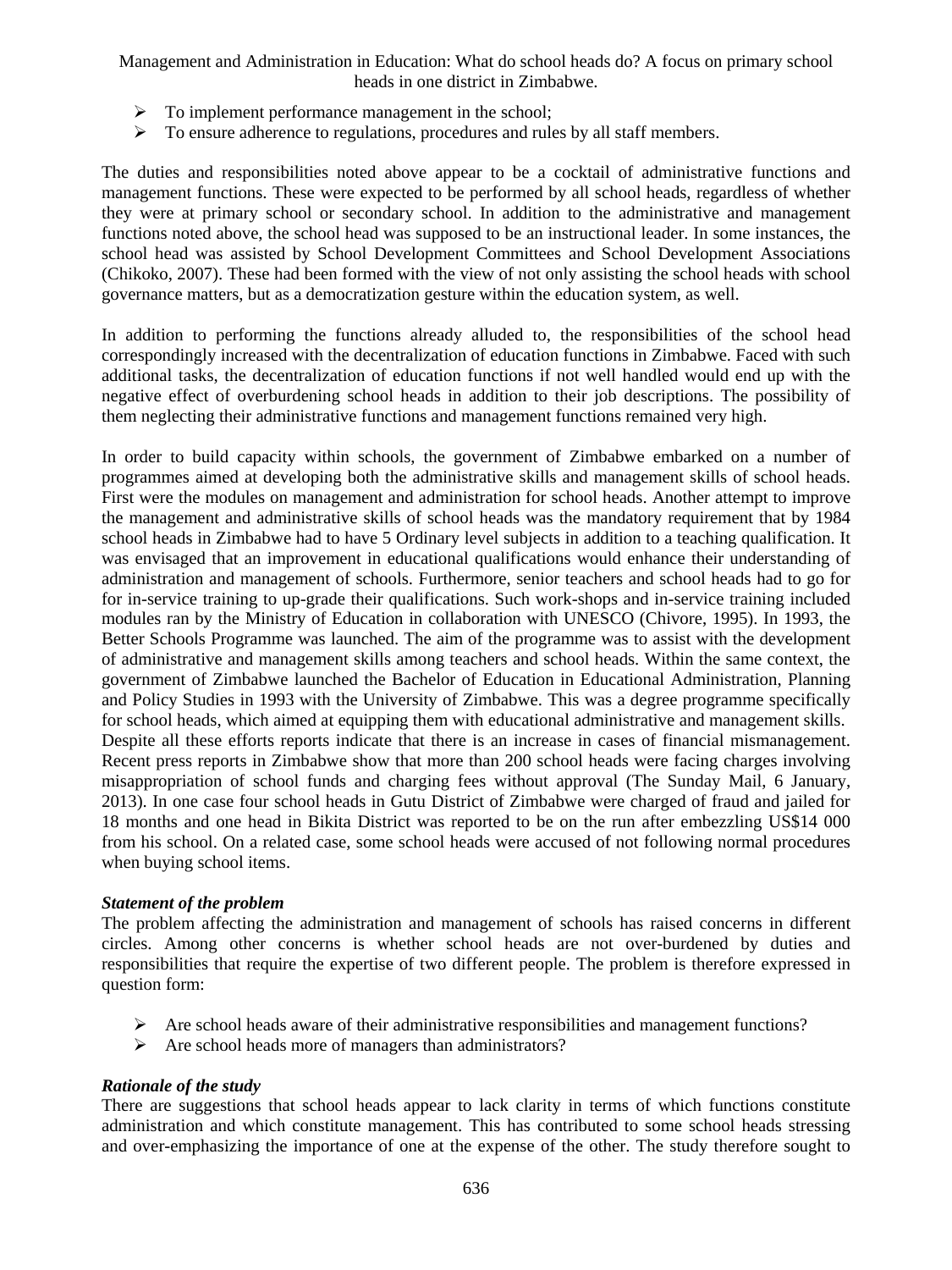examine school heads' perceptions and views about their roles in educational administration and management at their respective schools. Furthermore, it sought to establish school heads' understanding of their responsibilities in school administration and management.

#### *Theoretical Framework*

In examining the two concepts administration and management the study sought to identify the duties and responsibilities of school heads and the extent to which they relate to the running of educational institutions. Circulars from the Ministry of Education, Sport, Arts and Culture show a mix between administration and management. For example, Vacancy Announcement: Provincial Education Director's Vacancy Circular Minute No. 1 of 2006: Mashonaland West Province states the duties and responsibilities of a school head. In addition to that, it notes that the school head is accountable or reports to the District Education Officer. The duties and responsibilities stated in the vacancy circular included the following:

- $\triangleright$  Design and provision of relevant/suitable curriculum;
- > Management of financial and material resources;
- $\triangleright$  Management of enrolment, transfers, suspensions, exclusions and expulsions of students;
- $\triangleright$  Control of Teacher establishment;
- **EXECUTE:** Determination of School mission, goals and objectives;
- $\triangleright$  Examination administration;
- $\triangleright$  Supervision and staff development of personnel;
- $\triangleright$  Public relations and communication with stakeholders;
- $\triangleright$  Submitting returns as and when required;
- $\triangleright$  Interpretation and implementation of Policy Circulars.

The above duties and responsibilities are just a sample of some of the duties and responsibilities that school heads were expected to perform in the capacities as school administrators and managers. If we were to use the classification of administration as given by Westhuizen (1991) then administration could be explained using the functional perspective, the structural perspective and administrative work. In this regard, in the above example four aspects appear to fit into these different forms of administration. These are administration of examinations, design and provision of relevant and suitable curriculum, interpretation and implementation of Policy Circulars and submitting of returns when required.

The other duties and responsibilities appear to fit well into Everard, Morris and Wilson (2004)'s description of management. They view management as involving setting direction, planning for goal achievement, efficient and effective organization of resources and controlling the process so as to improve standards. In this regard, the rest of the duties and responsibilities would fall into Everard et al (2004)'s description of the management function of school heads. The management functions of the school head would therefore involve management of material and human resources, public relations and communication, supervision and staff development of personnel and determination of school mission, goals and objectives. From the duties and responsibilities of a school head presented above and the arguments by Everard et al (2004) it can be noted that a school head in Zimbabwe has to play both the administrative functions and management functions at school level.

There have been attempts to show the differences between administration and management in education. The major areas of differences appear to be more in the functions than the personnel executing the functions. Administration is viewed as a determinative function, whereas management is an executive function (http://differencebetween.net/business/difference-management and administration). Retrieved 14 November 2012.The decisions that management has to make are defined by the administration. The site further notes that key factors in administration are planning and organization and for management, the key factors are the motivation and controlling functions. They also differ in terms of skills and qualities required in the personnel. Whilst an administrator relies on administrative qualities, a manager requires technical abilities and human relations management skills (ibid).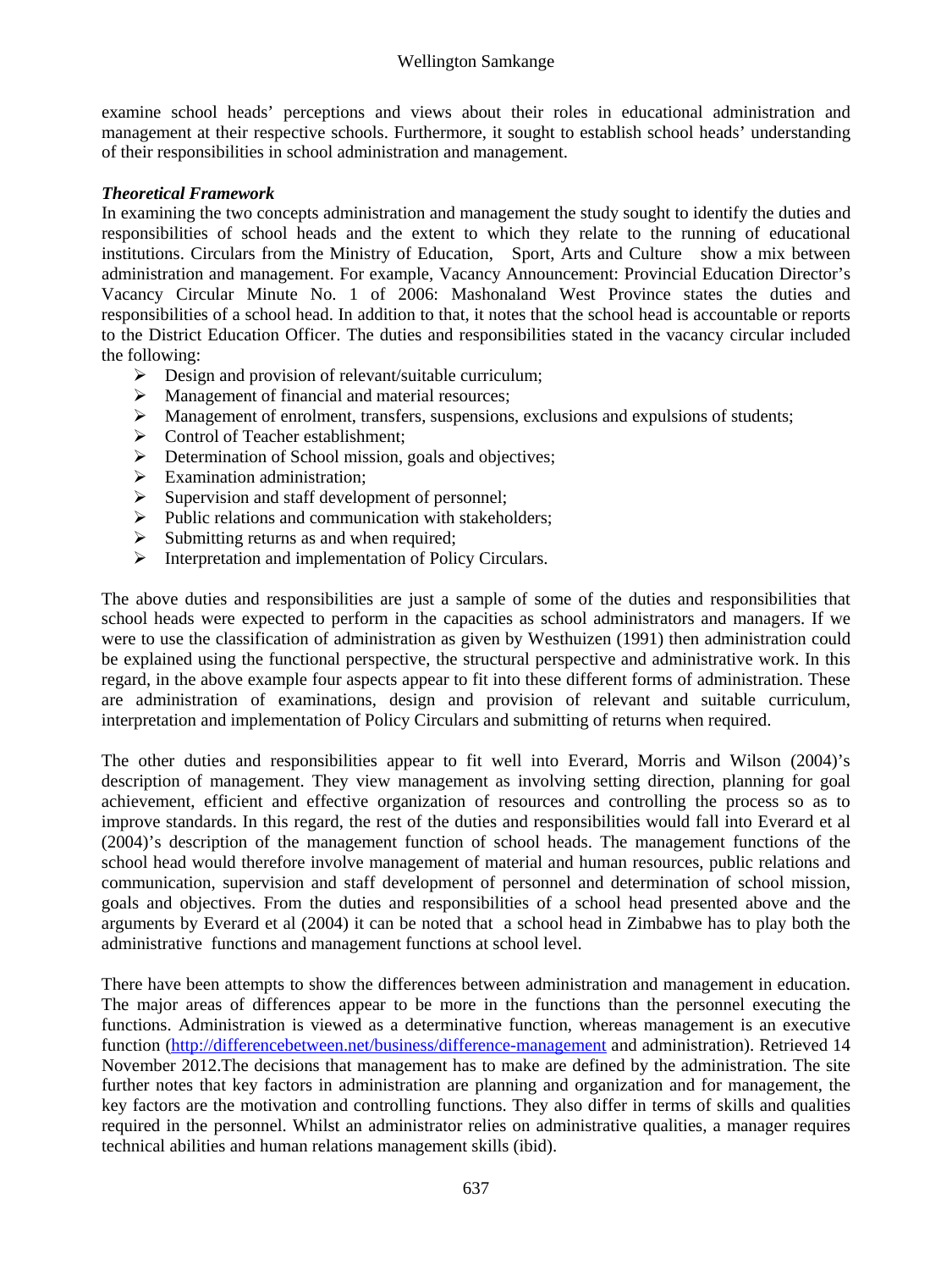The differences in the use of the terms are at times organization related. In that regard administrators are normally found in government and educational organizations, whereas managers are found in business enterprises. Whilst this might be true in some instances, it does not explain modern developments in some educational institutions such as universities where we can clearly define and distinguish between managers and administrators. For instance, it is common in universities in developing countries to have the posts of administrators and managers, a case in point being universities in Zimbabwe and South Africa. However, what is important to note is that these views on management and administration appear to concur with the distinctions noted by Everard et. al (2004).

Musaazi (1982: 24) notes that administration "is crucial for maintaining and expanding the relevance, effectiveness and productivity of complex institutions such as government departments, prisons, school systems, colleges, universities and so on" This view appears to support the notion that administration is mainly found in government institutions. Within this view, administration is seen as providing direction and prioritizing the means of achieving set goals. Musaazi attempts to explain administration in terms of the science of administration. The science of administration according to him has evolved over decades and is in three stages. These are the classical organizational thought (1900-30); human relations approach (1930-50) and behavioural approach (1950- present) (ibid). These approaches have been based on the different management approaches developed over the years. In that regard, Musaazi's perception of administration does not distinguish it from management. He uses the two terms synonymously in some respect. This view appears to have contributed to the dilemma that we find ourselves in modern day educational administration and management. This has contributed to the perception that these concepts mean the same and can be performed by one individual within an organization.

Despite this lack of clarification on the two concepts by Musaazi, we note some of the contributions that administration is expected to make in organizations. It has been noted that administration contributes to the operations of institutions in a number of ways. These include the following:

- $\triangleright$  Implementation of the decisions of the institution;
- $\triangleright$  Has a bearing on the results to be achieved and the means to achieve them;
- $\triangleright$  Contributes to organization climate and culture;
- $\triangleright$  Contributes to effectiveness in resource allocation and utilization;
- Provides a link between the human resource and material resource.

Despite the discourse around the two concepts, administration and management, there are key functions that both have to perform. For management, these functions include Planning, Organising, Staffing, Directing, Co-ordination, Reporting and Budgeting, code named POSDCORB. These are functions derived from Gulick and Urwick. Gulick and Urwick made an improvement to Henri Fayol's five elements of management. These elements or functions of management have now been accepted as constituting the process of educational management in schools in Zimbabwe, if we were to consider the duties and responsibilities of the school head as noted in the vacancy circulars already alluded to. These functions of management include planning which involves setting objectives and defining courses of action; organizing which focuses on securing and arranging resources to meet objectives; leading which focuses on motivating staff for goal attainment and controlling which focuses on the continual analysis and measurement of actual performance in comparison with set standards (Boone & Kurtz, 1992).

On the other hand, the administrative functions are viewed as involving policy formulation, decision making, record keeping, implementation of rules and regulations that govern the organization. In addition to these Acero et. al (2000) identify the following functions of educational administration:

- $\triangleright$  Providing school supplies including textbooks and other teaching and learning materials;
- $\triangleright$  Assisting in curriculum instruction and the organization of an instructional programme;
- $\triangleright$  Keeping school records, accounts and reminding stakeholders of the aims and needs of the school;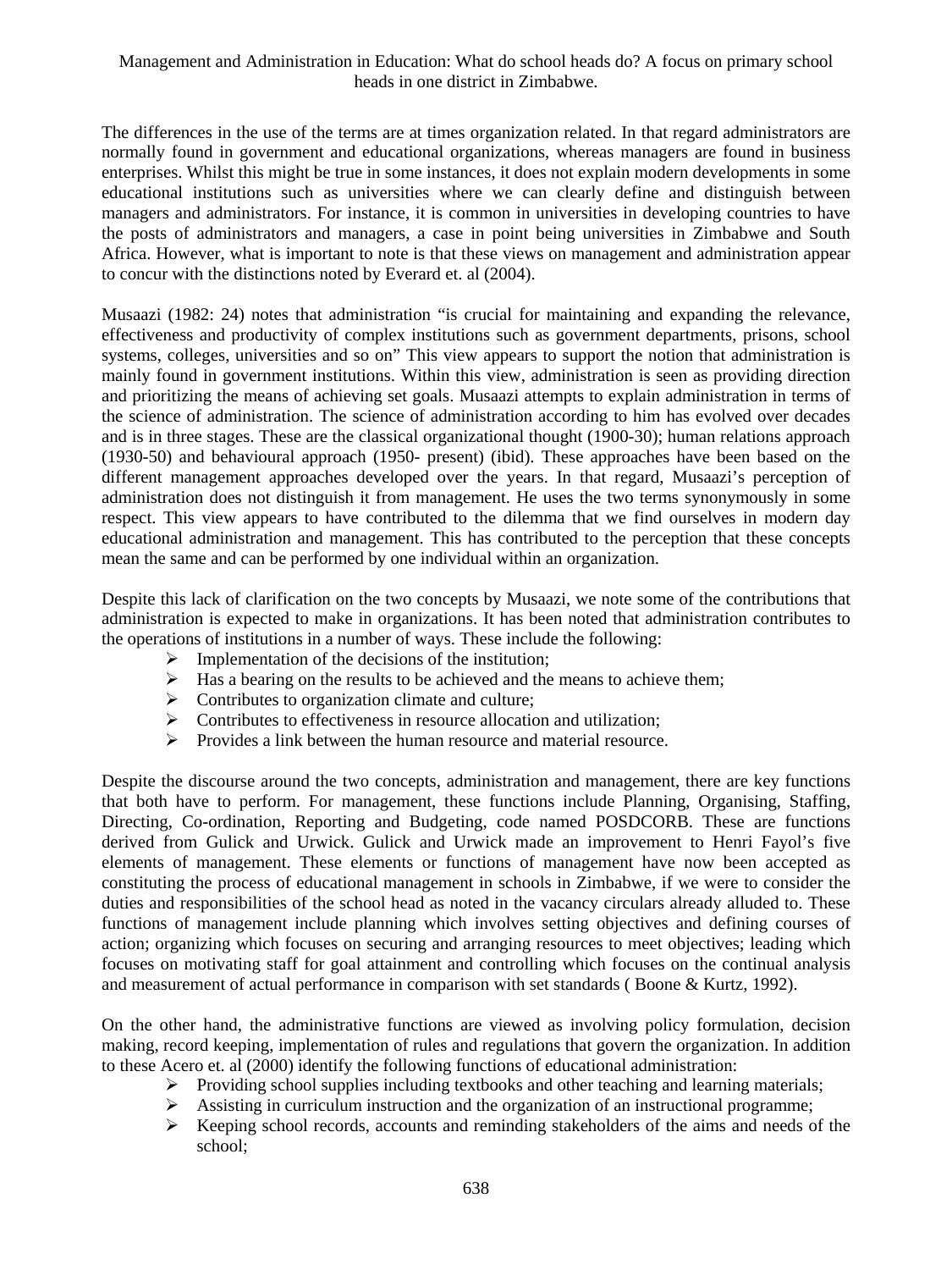- $\triangleright$  Budgeting for school requirements;
- $\triangleright$  Planning for new buildings.

The functions listed above are not exhaustive, but appear to succeed in emphasizing the point that the two concepts are indeed different and they do not necessarily mean the same. There may be a few functions that appear to criss-cross, for example budgeting, but that alone does not prove that the two concepts are synonymous. Acero et. al (2000) bring another aspect of educational administration, thus involvement and assisting curriculum instruction and organization of the instructional programme. This function appeared to support some of the roles and functions of the school head as expected by the Ministry of Education, Arts, Sport and Culture. For example, Ministry of Education, Sport, Arts and Culture, Chegutu District Office: DEO's Circular No.of 2011 states that the core business of the school head is instructional leadership and that the teaching of learners remained central to the duties of a school head. The periods that the school heads had to teach were determined by the enrolment at the school. According to this circular, at a school with an enrolment of 960 pupils and above, the school head at a primary school had to teach five periods per week. At a school with 600-959 pupils the school head had to teach eight periods per week and at a school with 599 pupils and below the school head had to be in charge of a full class. Secondary school heads also had their teaching given according to the enrolment at the school as well. Like the allocation at primary school, the teaching load of the secondary school head was determined by the enrolment at the school. This tended to suggest that apart from the administrative and management duties, a school head had to teach and provide instructional leadership. This therefore meant that a school head in Zimbabwe had to be an administrator, manager and instructional leader. In cases where the responsible authorities and communities could not afford to employ a bursar, the school head ended up performing the duties of a school bursar.

Questions have been raised before on what school heads do all day. Studies by Lyons (1974) came up with a number of observations about how school heads spent their time. Lyons focused on the study of secondary school heads, and established the following about the activities of the secondary school heads:

- That secondary school heads spent most of their time doing routine office administration duties.
- $\triangleright$  That secondary school heads as per requirement; they spent most of their time teaching.
- $\triangleright$  That they spent time doing lesson preparations and marking exercise books.
- $\triangleright$  That the school head's day is punctuated by interruptions and unplanned events that are peopledriven.

In addition to the above observations, Lyons (1974) noted that the school heads did not spend much time on educational policy and curricular matters. The observation was that such issues did not take centre stage in meetings. It should be noted that such activities form the major functions of school management. The study appears to demonstrate a focus mainly on the administrative functions at the detriment of of the management functions of the school head.

In a similar study by Clerkin (1985) in Hill (1989), it was observed that primary school heads' day was characterized by a number of things which included the following:

- $\triangleright$  Routine communication with teachers, pupils and parents;
- $\triangleright$  General school administration:
- $\triangleright$  Over-involvement with minor issues:
- $\triangleright$  Primary school heads' work was characterized by high intensity of tasks which were very often interrupted;

Furthermore, the school heads' focus on minor tasks demonstrated their unwillingness to delegate duties. Whilst two studies focused on different categories of school heads, thus secondary school heads and primary school heads there was a convergence when it came to the observations and findings. What stands out in both cases is that administrative functions appeared to dominate at the detriment of the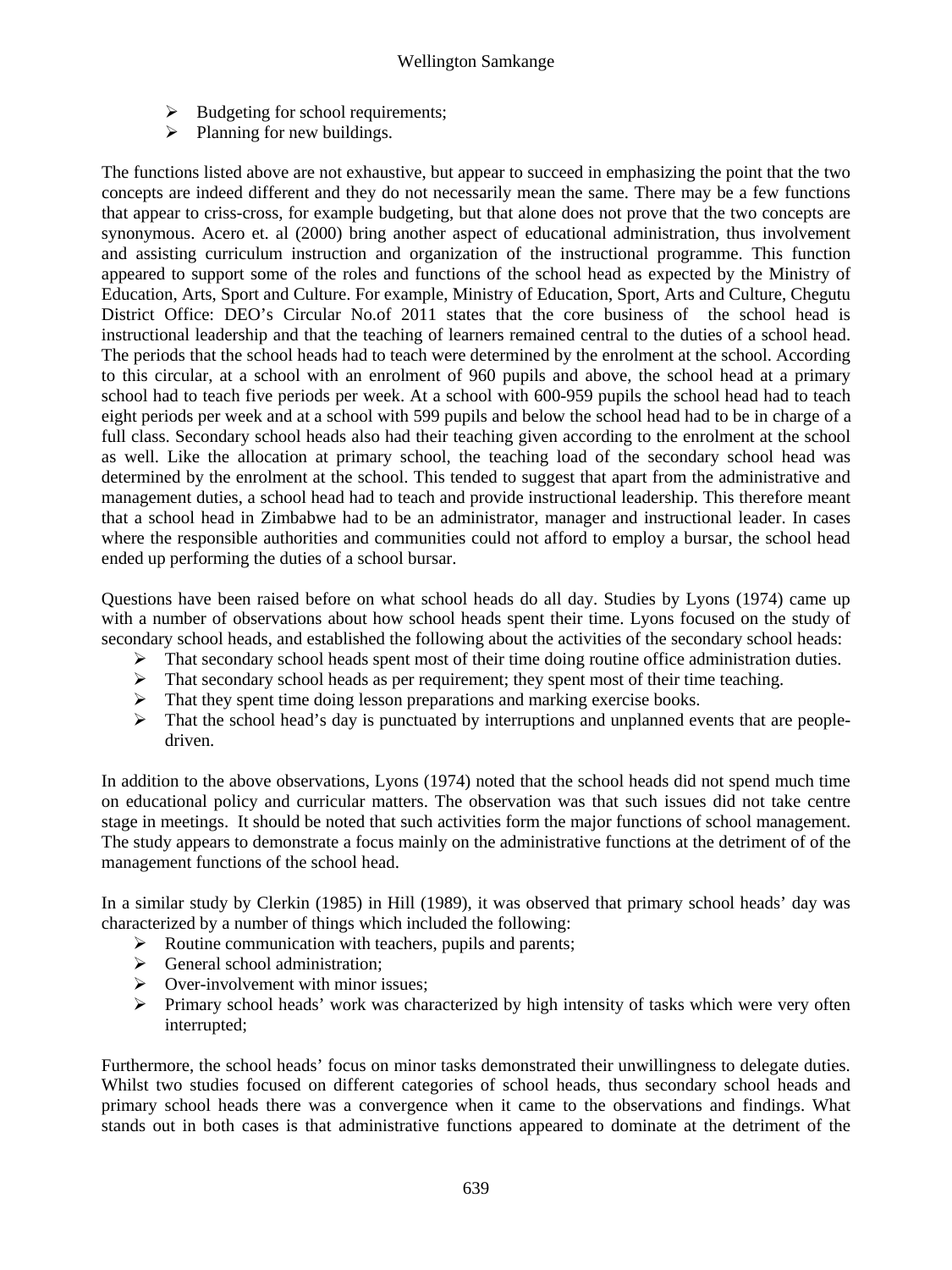management functions. In addition to that, some school heads had problems with managing time and delegation of duties.

# **2. Research Methodology**

The study used the qualitative research methodology. It was guided by the interpretivist paradigm. In order for us to understand social reality there is need to study the meanings and contexts that are created in social interaction (Flick, Von Kardorff and Steinke, 2004). The study was concerned with how school heads interpreted their roles in school administration and management. It used the case study design. Data was collected through open-ended questionnaires (questerviews), interviews and analysis of documents such as Ministry of Education, Sport, Arts and Culture circulars. The study purposively sampled twenty primary schools in Chegutu Education district of Zimbabwe. There are over one hundred primary schools in the district. These different types of schools can be classified into three categories. These are government schools, council schools, and church-related schools. The school heads in these twenty selected schools automatically became respondents in the study.

# **3. Discussion of findings**

The twenty selected primary school heads responded to seven 'questerview' questions. The 'questerview' questions were supplemented by interviews to clarify some questions. The data was therefore collected through a combination of the open-ended questionnaire and follow up questions to the questionnaires as they were completed in the presence of the researcher. This provided the respondents the opportunity to expand and develop their responses. The sample comprised of twelve male school heads and eight female school heads, demonstrating gender imbalance in favour of males. The first question required the respondents to indicate the number of years they had been involved in education as either teachers or school heads. Most of the school heads had teaching experience that ranged from twenty years to thirty years. Only one school head had less than ten years teaching experience. Understandably, the school head was in acting capacity. This appeared to suggest that the respondents were well experienced in education matters, which came in handy when it came to discussing educational administration and management matters. Years in headship position ranged from two years to twenty years. These are years of experience that were found quite relevant in terms of understanding their job description and the distinctions between administration and management.

In terms of enrolment the smallest school had 435 pupils and the largest had 850 pupils. The enrolment was necessary to establish as this determined the number of periods the school head had to teach in a week. According to DEO's circular no. 3 of 2011, the enrolments indicated by the school heads warranted that some school heads teach full classes as they were a number of schools that had enrolments below 599 pupils. In schools that had between 600-959 pupils, as noted earlier the school heads had to teach 8 periods per week.

Respondents were asked to indicate whether they considered themselves as school administrators or school managers. Twelve of the school heads described themselves as school administrators, constituting sixty percent of the respondents. Six (30 percent) respondents indicated that they viewed their positions as more of school managers than school administrators and only two (10 percent) noted that they considered themselves as both school administrators and school managers. In most of the cases the respondents referred to themselves as the "administration" and not the "management". The responses demonstrated the mixed views that the school heads held about their positions. The way they viewed their positions appeared to influence their areas of emphasis as they executed their duties in their respective schools.

To find out if school heads focused more on administrative functions than management functions or viceversa the respondents were asked to rank the eleven functions according to what they did most at their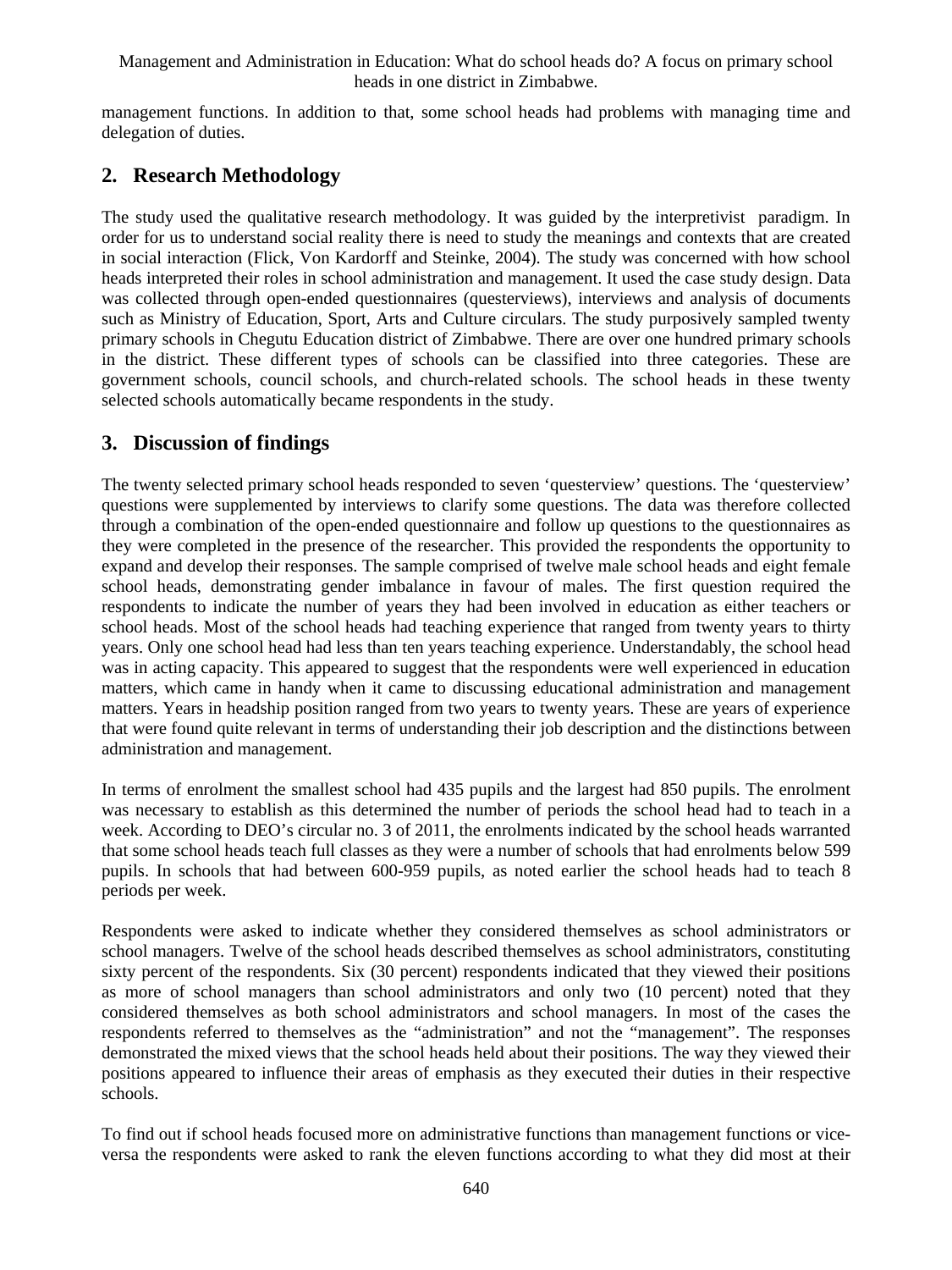schools. Out of these eleven functions five were management functions and the other six were administrative functions. The listed management functions were planning, organizing, staffing, directing and controlling. The administrative functions were attending meetings, keeping records, providing supplies and textbooks, assisting in curriculum instruction and teaching, communicating with stakeholders and implementing regulations.

In response to the above question eighteen (90 percent) school heads ranked planning as their number one function and only one (10 percent) school head chose directing as his number one function. Considering that most school heads perceived their roles as administrators there appeared to be a disconnection between what they considered themselves as and their major functions. It should be noted that the planning function is classified as a management function.

On the other functions, the second most ranked was the function of organizing. It was selected by at least 80 percent of the respondents. The other functions that were among the top in ranking by the respondents were directing, controlling, providing supplies and textbooks, assisting in curriculum instruction and teaching and staffing. The least ranked were attending meetings, keeping school records, communicating with stakeholders, and implementing regulations. It could be observed that all the least ranked functions in terms of the major activities performed by the school heads were under administrative functions. Whilst most school heads perceived their duties and responsibilities as those of an administrator, in essence they spent most of their time doing school management according to their responses.

Another question required the respondents to identify any two functions that they delegated the most. The functions that the school heads delegated the most were providing supplies and textbooks as indicated by 35 percent of the respondents, followed by keeping records with 30 percent, attending meetings (20 percent), organizing (10 percent), and lastly planning as indicated by 5 percent of the respondents. There appeared to be a link between the ranking of the functions and the choice of functions to delegate to lower levels of the school. The top three functions that the school heads delegated the most were providing supplies and textbooks, keeping records and attending meetings. This would appear to suggest that the school heads in most of the schools delegated those functions that they considered least important. In this regard this appeared to support research findings by Clerkin (1985) in Hill (1989) that school heads were generally reluctant to delegate tasks. In cases where they did delegate it was only minor tasks that they delegated. In some cases they over-involved themselves even in minor tasks.

As a way of examining the school heads' role as instructional leaders and the extent to which they spent time on curricular matters and teaching, they were asked to indicate the number of periods or lessons they taught in a week. This was done in relation to the stipulated regulations and requirements as noted in the circulars already referred to. In relation to this 40 percent of the respondents indicated that they did not teach an lessons or classes, 10 percent noted that they only taught once a week, 30 percent taught twelve times, 10 percent taught lessons seven times a week and another 10 percent taught lessons twenty times a week. From these responses it could be noted that the circular stipulating the number of periods a school head should teach in a week was not being implemented. The highest number of periods taught was only twenty per week and only ten percent of the school heads were taking this number of lessons in their schools. Even within the same context; these were schools with enrolments of lesson than 599 pupils and therefore had to take full classes. Full classes meant that they had to take at least forty periods in a week. As a follow up to the above question school heads were asked to comment on the number of periods they were required to teach. The school heads were in agreement that school administration and management functions did not leave them with time to take the lessons as stipulated in the circulars. For instance one school head had this to say, "The lessons required are too many as they leave me little time to supervise and monitor learning activities in the school". This was supported by all the school heads who noted that it was hard to attend to the required periods because of the busy schedule at the office. They also noted that there was no time to teach the lessons because the school head's schedule is always busy. They also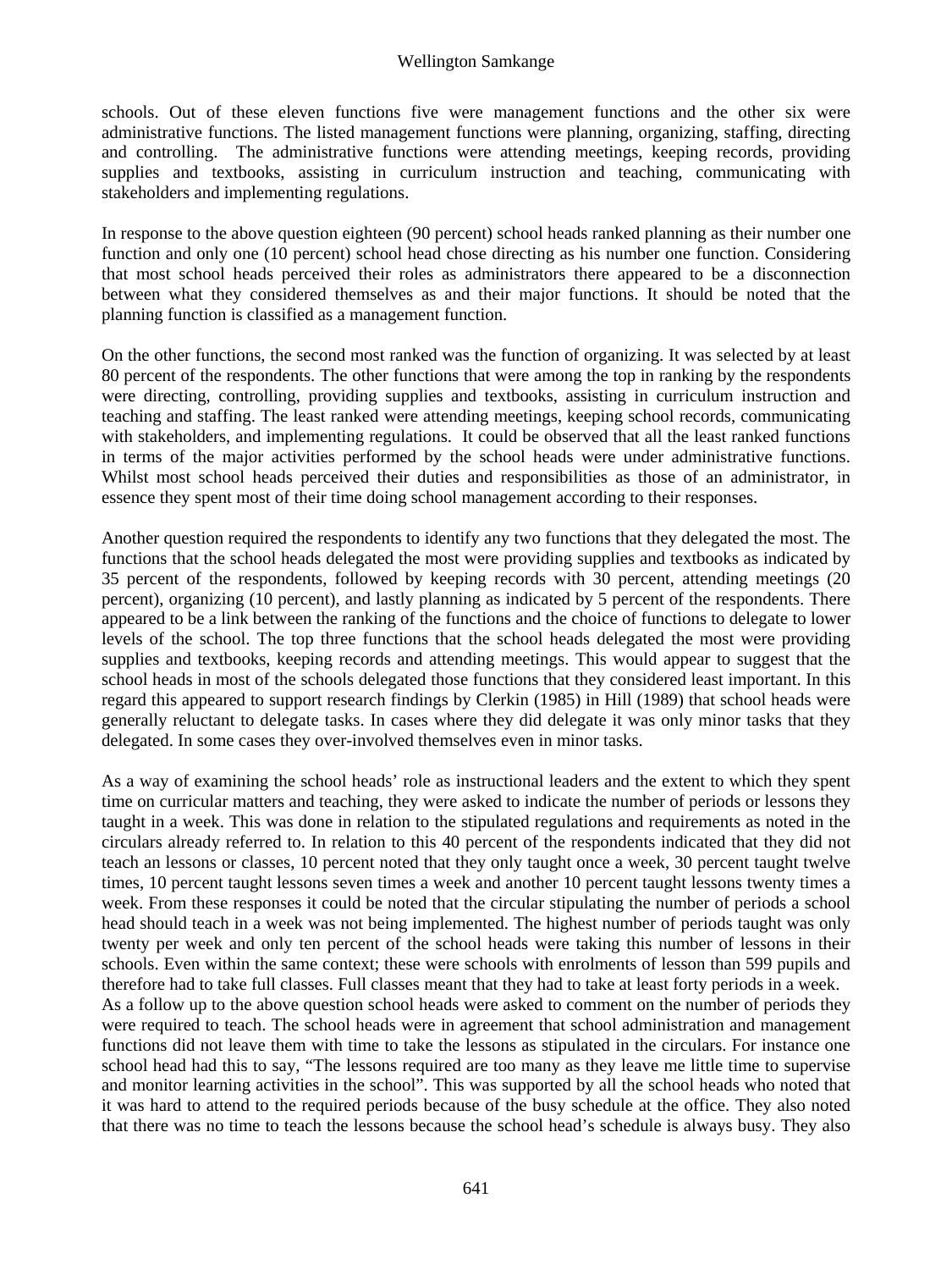felt that assigning school heads classes compromised quality and standards in education as such classes were left unattended when school heads attended meetings or other administrative and management tasks.

### **4. Conclusions and Recommendations**

The study which sought to establish school heads perceptions on their role on school administration and management came up with a number of conclusions and recommendations. The study came up with the following conclusions:

- The concepts administration and management appeared to mean the same thing to most school heads as they described themselves as administrators and yet when asked to describe the major functions they performed at their schools they proceeded to identify management functions.
- The circulars stipulating the number of periods school heads were required to teach were not being implemented in all the twenty primary schools as noted from the responses of the school heads.
- There is still some confusion on the terms administration and management among most school heads in the study.
- School heads in the twenty primary schools perform both management functions and administrative functions in their schools.
- The role of the school head as an instructional leader has been compromised by administrative and management tasks that the school head has to perform.

School heads did not find time to teach their classes because of administrative and management tasks. In view of the above conclusions the study makes the following recommendations:

- $\triangleright$  That the duties of school heads as administrators and managers at schools be distinctly defined.
- $\triangleright$  That there might be need to separate the two functions, administration and management, so that they are performed by two different people in schools.
- $\triangleright$  That school heads should not be allocated classes to teach as this compromised quality and standards. In most cases they left their classes unattended or they asked other class teachers to baby seat their classes.
- $\triangleright$  There is need for staff development of school heads so that there do not spend too much time on minor tasks and appreciate the importance of delegating tasks to subordinates.

# **References**

Acero .et. al (2000) Principles and Strategies of Teaching. Rex Bookstore, pp13-14.

- Bennet, N., Glatter, R., and Levacic, R. (Ed) (1994) Improving Educational Management Through Research and Consultancy. London, SAGE Publications.
- Boone, L.E., and Kurtz, D. (1992) Management (4<sup>th</sup> Ed). New York, McGraw-Hill, Inc.
- Bush, T. and Bell, L. (Ed) (2002) The Principle and Practice of Educational Management. London, SAGE Publications.
- Chikoko,V. (2007) Negotiating Roles and Responsibilities in the Context of Decentralized School Governance, ISEA. Volume 35 No. I 2007, CCEAM.
- Everard, K. B., Morris, G. and Wilson, I. (2004) Effective School Management (4<sup>th</sup> Ed). London, SAGE Publications.
- Flick,U., Kardoff, V.E and Steinke, I. (2004) A Companion to Qualitative Research. London, SAGE Publications.
- Hill, T. (1989) Managing the Primary School. London, David Fulton.
- Hoy, W. K and Miskel, C. G. (2005) Educational Administration: Theory, Research, and Practice. Boston, McGraw-Hill.